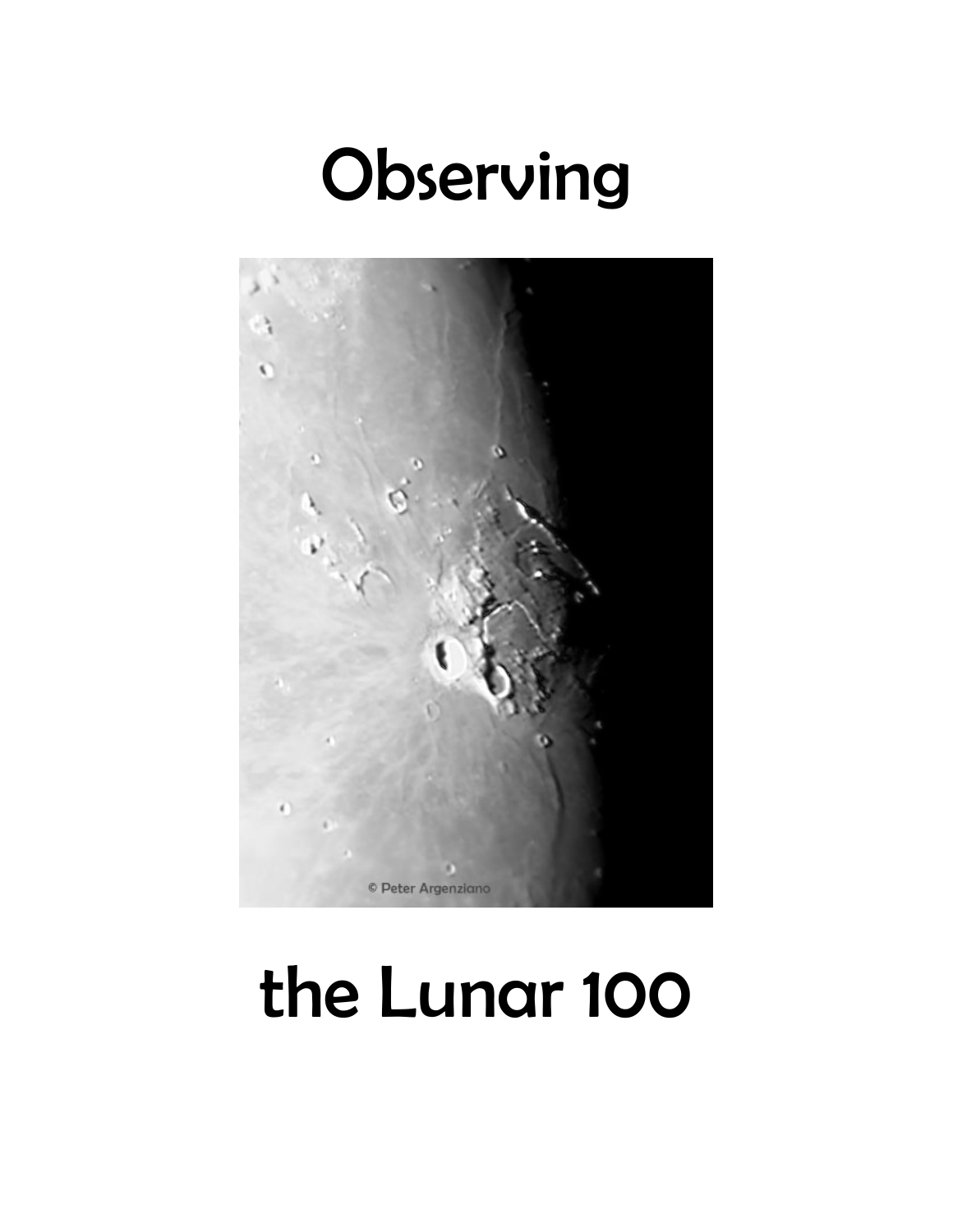# OBSERVING THE LUNAR 100

by Peter Argenziano and Thomas Watson

The authors of this guide have no financial interest in or connection with Sky Publishing, or the publishers of any of the references cited.

In the April 2004 issue of Sky&Telescope noted planetary scientist and author Charles A. Wood presented the astronomical community with his answer to deep sky observing lists such as the Messier and the Herschel 400 - The Lunar 100. His stated intention was to provide the observer with a list of features that provide visual interest while at the same time offering an opportunity to learn about the Moon's fascinating history and geography. The challenge he presents through the list is to not only see these features on the surface of the Moon, but to think about them, and to try to understand what they mean about the Earth's natural satellite. Some of the items on the list are as obvious and visible as earthshine on the young Moon and the basic light and dark pattern that we interpret as The Man in the Moon or the Hare. Others will challenge the most experienced and diligent of observers. How far can you go on the Lunar 100? (As a general rule, the higher the number on the list, the more challenging the feature will be to see.)

 The following is a brief guidebook and log for use in tracking down and observing the Lunar 100 by providing an observation checklist and a list of the features sorted by best viewing opportunity. It was compiled using material from the Lunar 100 list itself, along with Peter Grego's *Moon Observer's Guide* (Firefly Press 2004) and the Atlas of the Moon by Antonin Rukl.

 The Lunar 100 is the property of Charles A. Wood and Sky Publishing Corporation. Copies of the list in the form of a card bearing a map of the 100 features are available from Sky Publishing. The list can also be viewed at the S&T website.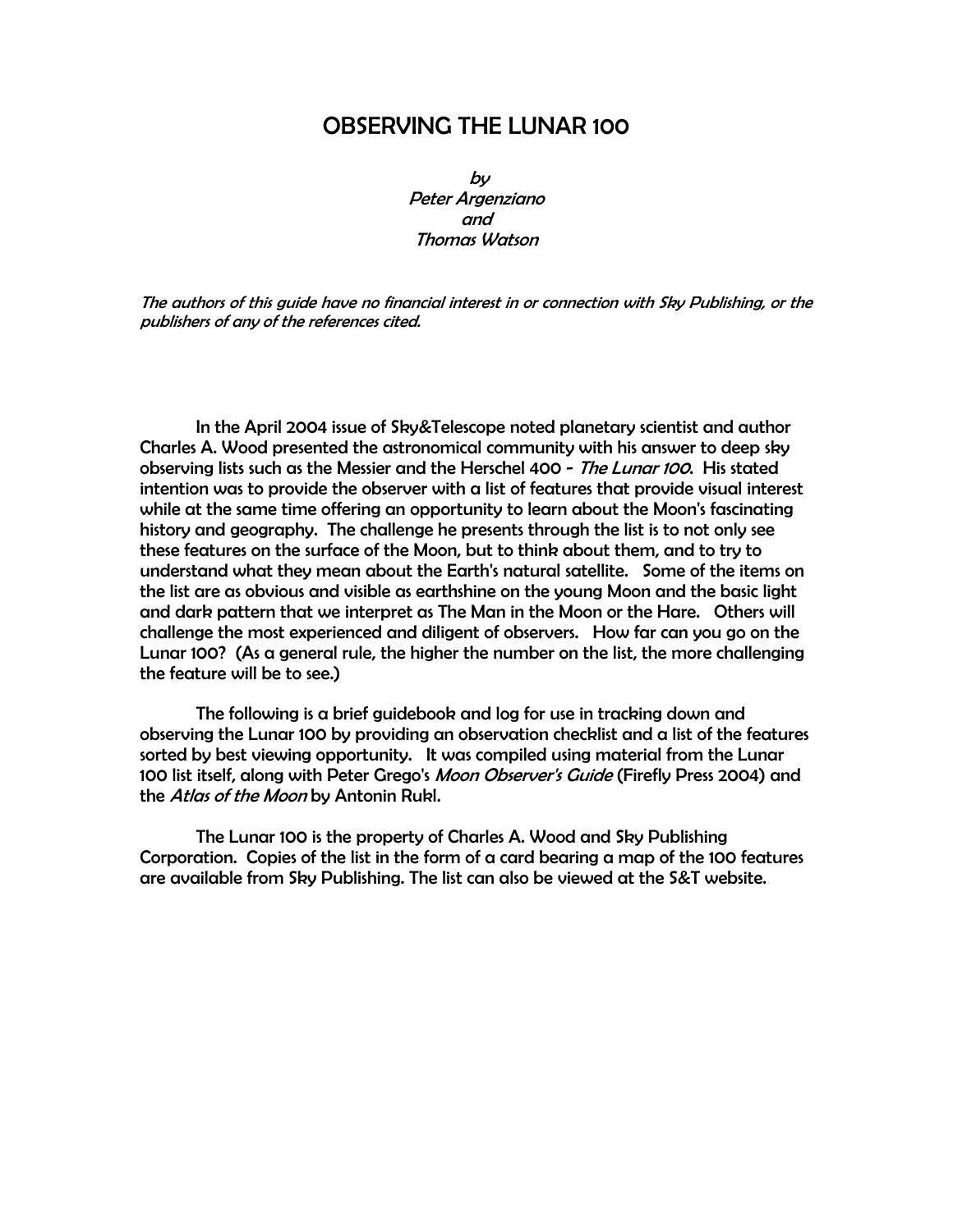### Recommended references:

Lunar 100 (card) by Charles A. Wood (Sky Publishing)

Atlas of the Moon by Antonin Rukl

Moon Observer's Guide by Peter Grego

Exploring the Moon Through Binoculars and Small Telescopes by Ernest H. Cherrington Jr.

The Hatfield Photographic Lunar Atlas edited by Jeremy Cook

Photographic Atlas of the Moon by S.M. Chong, et al

The Modern Moon: A Personal View by Charles A. Wood

Consolidated Lunar Atlas – Lunar and Planetary Institute

Lunar Quadrant Maps, available from Sky Publishing Corporation

Lunar Map Pro, high resolution lunar GIS software, available from Reading Information Technology, Inc.

Virtual Moon Atlas software by Christian Legrand and Patrick Chevalley

For a list of online lunar observing resources, visit the "Lunar Links" thread in the Lunar Observing Forum at Cloudy Nights.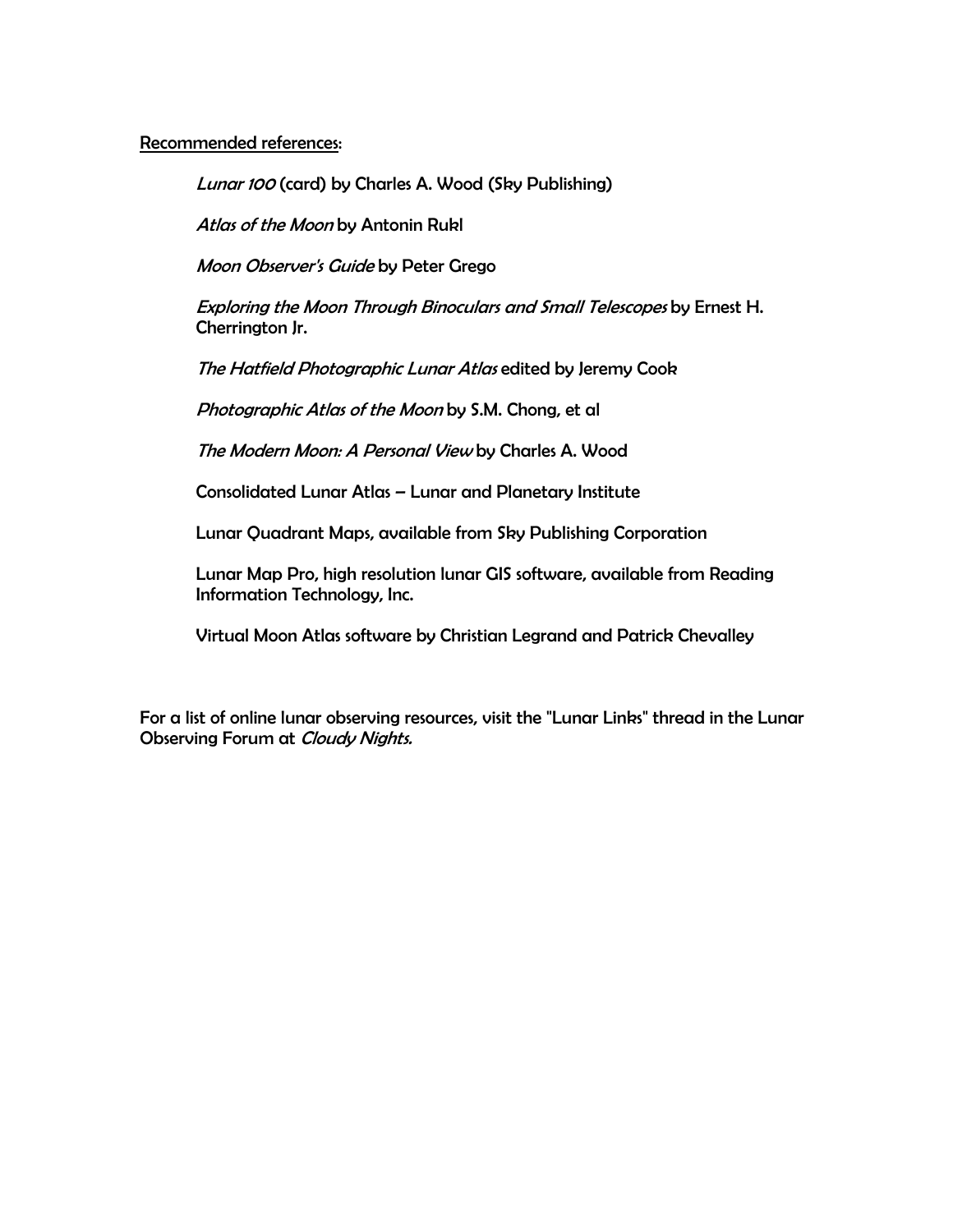#### Eyepiece / Mag. **Observed Telescope Eyepiece / Mag.** Telescope Observed **Date Diameter Diameter** 3,476 1 Moon Large satellite - - 3,476 **(km)** 110 245 540 188 400 102 425 260 130 168  $\overline{0}$ 101 4 Apennines Imbrium basin rim 18.9 N 3.7 W 400 93 impact melts  $|43.4 S| 11.1 W| 102$ 7 Altai Scarp Nectaris basin rim 24.3 S 22.6 E 425 degradation  $|13.2$  S  $|24.0$  E  $|$  110 spite of its size  $\begin{bmatrix} 58.8 \\ 58.8 \\ 14.1 \\ 1 \end{bmatrix}$  245 circular basin  $|18.0 \text{ N} | 59.0 \text{ E} | 540$ 28 missing rim  $|45.0 \text{ N} | 32.0 \text{ W} | 260$ fault  $|21.8 S| 7.8 W| 130$ fractured floor  $|25.1 S| 60.4 E| 188$ 17 Schroter's Valley Giant sinuous rille 26.2 N 50.8 W 16813 Gassendi Floor-fractured crater 17.6 S 40.1 W 101 crater  $9.7 N | 20.1 W | 93$ dark bands on its walls  $23.7$  N | 47.4 W | 40 12 Proclus Oblique-impact rays 16.1 N 46.8 E 28 2 Earthshine Twice reflected sunlight - - distinct compositions - - - 40.1 W  $11.1 W$ 22.6 E 14.1 W 47.4 W 46.8 E 60.4 E 50.8 W  $Lon.<sup>°</sup>$ 20.1 W 24.0 E 59.0 E 32.0 W  $7.8~\mathrm{W}$  $3.7 W$ **# Feature Significance Lat. ° Lon.°** 58.8 S 17.6 S 23.7 N 25.1 S 43.4 S 13.2 S 16.1 N 45.0 N 26.2 N 18.9 N 9.7 N 24.3 S 18.0 N 21.8 S  $\bullet$ <u>lat.</u> Archetypal large complex Archetypal large complex Mare contained in large Best example of a lunar Lacks basin features in Mare contained in large Best example of a lunar Twice reflected sunlight Large rayed crater with dark bands on its walls Crater with domed and Lacks basin features in Large rayed crater with Very bright crater with Crater with domed and Very bright crater with Very large crater with Floor-fractured crater distinct compositions Very large crater with illustrating stages of illustrating stages of Oblique-impact rays Significance Two materials with Two materials with Imbrium basin rim Giant sinuous rille Nectaris basin rim Crater sequence Crater sequence spite of its size fractured floor Large satellite circular basin impact melts degradation missing rim crater fault Theophilus, Cyrillus, Staright Wall (Rupes Theophilus, Cyrillus, Staright Wall (Rupes Mare / highland Schroter's Valley Mare / highland Feature Mare Crisium 10 Mare Crisium Sinus Iridum 14 Sinus Iridum Aristarchus Earthshine Copernicus 11 Aristarchus 5 Copernicus Altai Scarp Apennines dichotomy dichotomy Catharina Catharina Gassendi 16 Petavius 16 Petavius Clavius Proclus 9 Clavius 6 Tycho<br>7 Altai S Recta) Moon  $\frac{1}{1}$  $\overline{13}$  $17$  $10<sub>1</sub>$  $\frac{4}{1}$  $12$ 15  $\circ$ 4 ഗ  $\overline{\mathcal{C}}$ # ო  $\infty$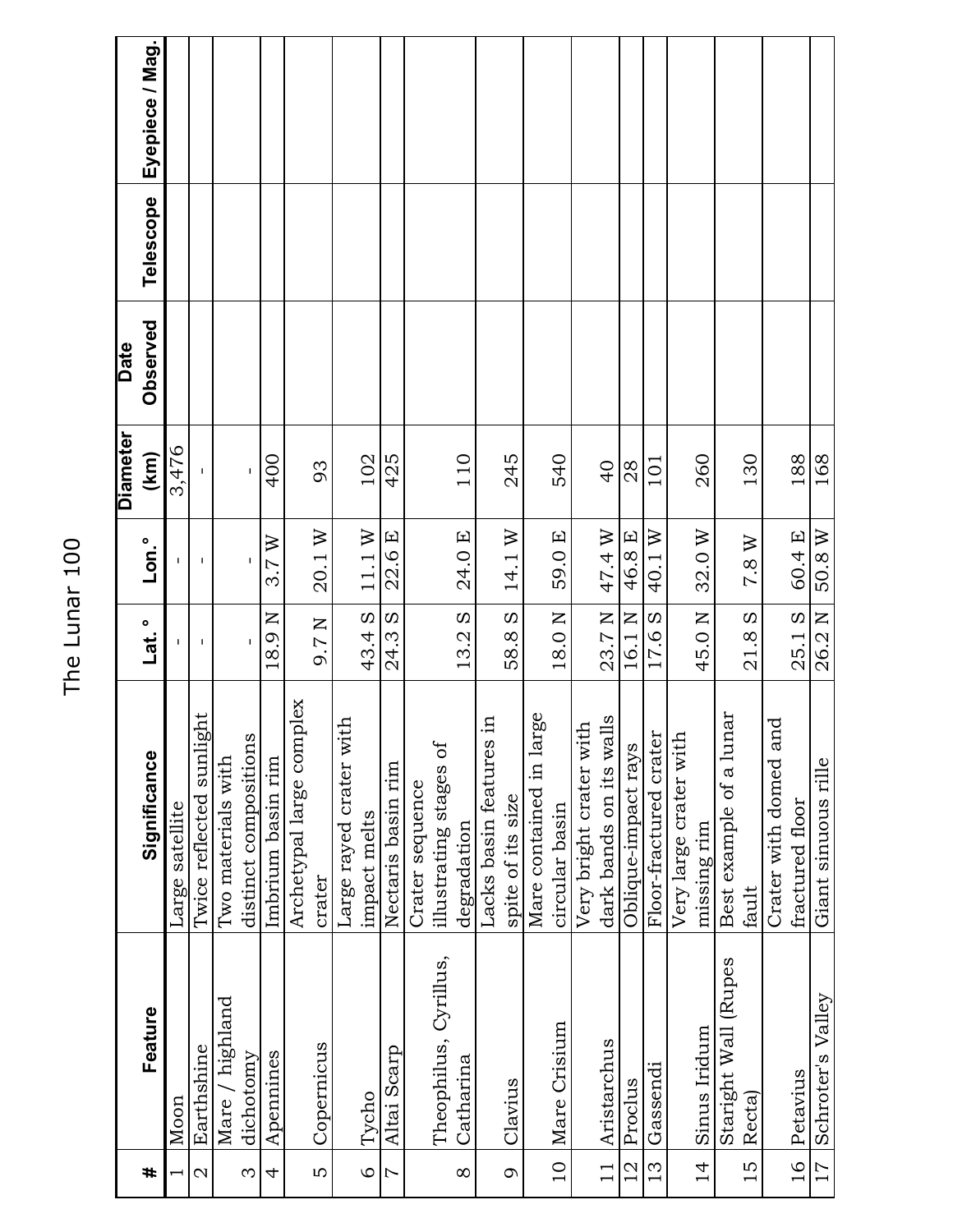#### Eyepiece / Mag. **Observed Telescope Eyepiece / Mag.** Telescope Observed **Date Diameter Diameter** 1,600 **(km)** origin 56.0 N 1.4 E 1,600 112 150 165 150 220 250 180 95  $25$ 56 19 Alpine Valley Lunar graben 49.0 N 3.0 E 165 fractured floor  $|21.5 S| 33.2 E| 112$ mantled with pyroclastics  $|26.0 \text{ N} | 51.0 \text{ W} | 150$ collapse pits  $7.4 N$   $7.8 E$   $220$ 83 a single crater  $\begin{array}{|l|} 5.5 S & 4.8 E & 150 \end{array}$ 29 Aridaeus Rille Long, linear graben 6.4 N 14.0 E 250 30 Schiller Possible oblique impact 51.9 S 39.0 W 180 26  $\overline{1}$ 20 Posidinius Floor-fractured crater 31.8 N 29.9 E 95 ring fragment  $|45.7 \text{ N} | 8.9 \text{ W} | 25$ central peak  $\boxed{29.7 \text{ N} \mid 4.0 \text{ W}}$  83 crater  $5.6 N$  46.5 E 56 32 Arago Alpha & Beta  $\parallel$  Volcanic domes  $\parallel$  6.2 N  $\parallel$  21.4 E  $\parallel$  26  $\mathbf{I}$ pair 1.9 S 47.6 E 11 different compositions  $\begin{array}{|c|c|c|c|c|}\n\hline\n17.8 & N & 23.0 & E & \\\hline\n\end{array}$ 46.5 E  $23.0 E$ 29.9 E  $51.0 W$ 39.0W 21.4 E  $Lon.<sup>°</sup>$  $3.0 E$ 33.2 E 8.9 W  $7.8E$ 47.6 E  $1.4 E$ 4.0 W 14.0 E 4.8 E **# Feature Significance Lat. ° Lon.°** 31.8 N  $17.8~\mathrm{N}$ 49.0 N  $21.5S$ 29.7 N 51.9S Lat. ° 26.0 N 45.7 N  $1.9S$ 56.0 N 5.5 S  $5.6 N$ 6.2 N 7.4 N 6.4 N Arcuate mare of uncertain Mysterious uplifted region Mysterious uplifted region Arcuate mare of uncertain Subject of first drawing of Crater with subsided and mantled with pyroclastics Subject of first drawing of Crater with subsided and Distinct mare areas with Distinct mare areas with Oblique ricochet-impact Rille containing rimless Oblique ricochet-impact Isolated Imbrium basin-Isolated Imbrium basin-Rille containing rimless Possible oblique impact different compositions Floor-fractured crater Young floor-fractured Young floor-fractured Large crater lacking Large crater lacking Significance Long, linear graben Volcanic domes fractured floor a single crater Lunar graben ring fragment collapse pits central peak origin crater pair Mare Serenitatis dark Mare Serenitatis dark Messier & Messier A 25 Messier & Messier A 32 Arago Alpha & Beta Aristarchus Plateau 22 Aristarchus Plateau Feature 29 Aridaeus Rille Hyginus Rille Mare Frigoris 19 Alpine Valley 24 Hyginus Rille 26 Mare Frigoris Fracastorius 21 Fracastorius 28 Hipparchus Archimedes 27 Archimedes 28 Hipparchus 20 Posidinius Taruntius 31 Taruntius Schiller edges Pico 23 Pico 26 25 27 08  $\overline{2}$  $23$  $\frac{4}{3}$  $31$ 18  $\frac{1}{2}$  $\ddagger$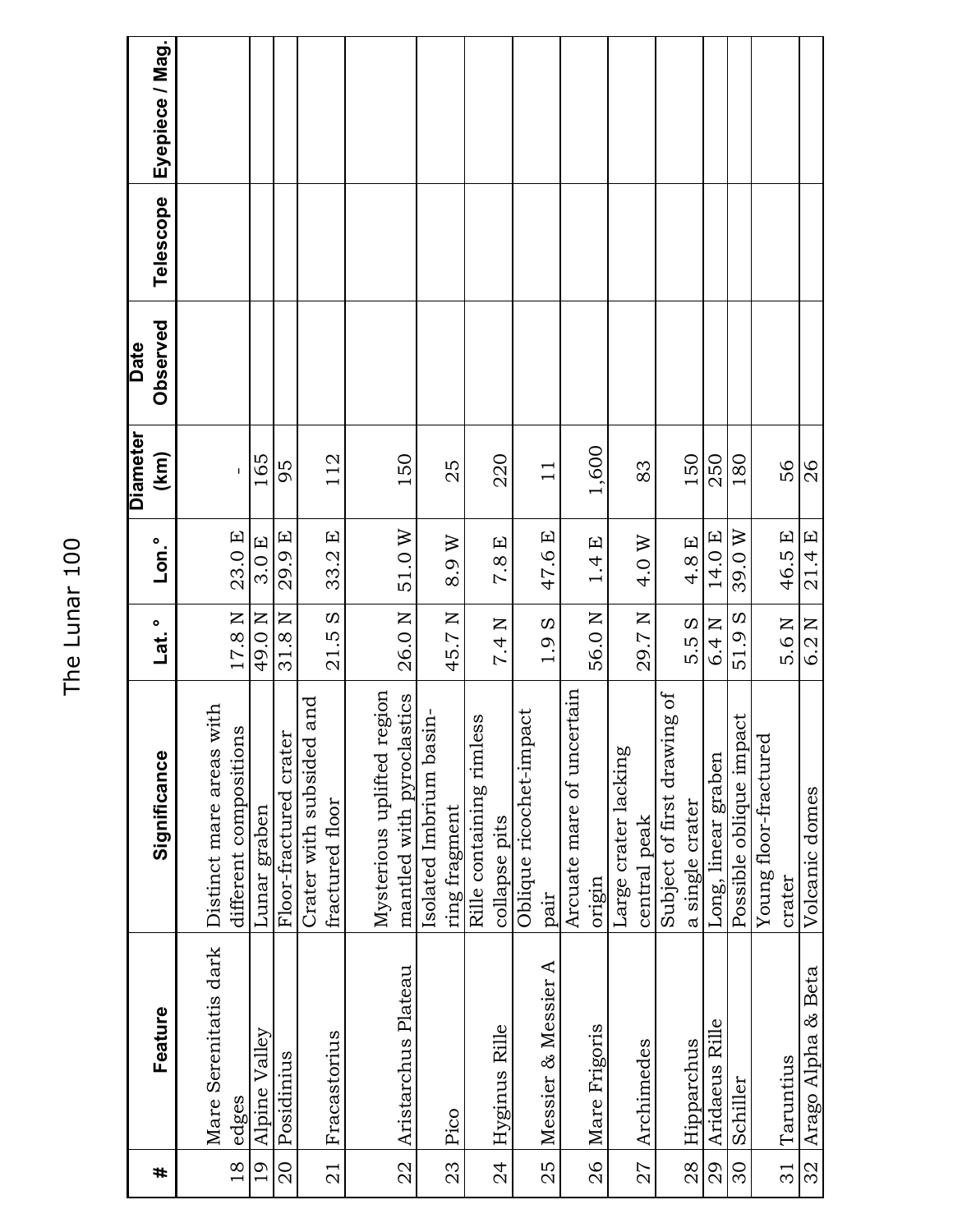#### Eyepiece / Mag. **Observed Telescope Eyepiece / Mag.** Telescope Observed **Date Diameter Diameter (km)** 215 410 206 119 155 152 303 199 125  $114$ 108 130 30 33 Serpentine Ridge Basin inner-ring segment 27.3 N 25.3 E 155 and ridge  $|45.0 \text{ N} | 27.2 \text{ E} | 152$ 35 Triesnecker Rilles Rille family  $|4.3 \text{ N} | 4.6 \text{ E} | 215$ 36 Grimaldi basin Small two-ring basin 5.5 S 68.3 W 410 37 Bailly Barely discernible basin  $|$  66.5 S  $|$  69.1 W  $|$  303 basin ejecta stripe  $|44.3 S| 55.3 W| 206$ highland rille 199.3 B 29.3 E 199 domes and hills  $|12.5 \text{ N}$  54.0 W | 125 cratering  $|42.0 S| 14.0 E| 114$ central peak Possible volcanic peak 28.0 S 0.6 W 108 crater floor  $13.7 S$  3.2 W | 119 48 Cauchy region Fault, rilles and domes  $|10.5 \text{ N}|$  38.0 E  $|$  130 84 84 38 Sabine & Ritter Possible twin impacts 1.7 N 19.7 E 30 with lava or ejecta  $|49.6 S| 60.2 W$  84 secondary craters  $|21.5 S| 49.2 W$  84  $\mathbf{I}$ near Bessel 21.8 N 17.9 E - 38.0 E 27.2 E 68.3 W 69.1 W 19.7 E 55.3 W 39.3 E 54.0 W 60.2 W 49.2W  $3.2W$  $Lon.<sup>°</sup>$ 25.3 E 4.6 E 17.9 E 14.0 E  $0.6 W$ **# Feature Significance Lat. ° Lon.°**  $\overline{10.5 N}$ 45.0 N  $1.7 N$ 5.5 S 66.5 S 44.3 S 45.4 S 21.8 N 12.5 N 49.6 S  $21.5S$ 42.0 S 13.7 S Lat. ° 27.3 N 4.3 N 28.0 S Crater floor with Orientale Crater floor with Orientale Basin inner-ring segment Strange crater with rille Barely discernible basin Dark-halo eruptions on Strange crater with rille Ray of uncertain origin Dark-halo eruptions on Fault, rilles and domes Ray of uncertain origin Crater filled to the rim Crater filled to the rim Possible volcanic peak Possible twin impacts Small two-ring basin Region of saturation Complex of volcanic Region of saturation Complex of volcanic Significance Domed floor cut by Domed floor cut by basin ejecta stripe Rare example of a with lava or ejecta Rare example of a secondary craters domes and hills highland rille near Bessel Rille family crater floor and ridge cratering Alphonsus dark spots 47 Alphonsus dark spots 35 Triesnecker Rilles Serpentine Ridge Regiomontanus Regiomontanus Feature 38 Sabine & Ritter 36 Grimaldi basin 48 Cauchy region Janssen Rille Lacus Mortis 40 Janssen Rille 34 Lacus Mortis central peak Marius Hills 42 Marius Hills Maurolycus 45 Maurolycus Mersenius Wargentin Schickard Bessel ray 41 Bessel ray 43 Wargentin 44 Mersenius 39 Schickard Bailly  $\overline{34}$  $40<sub>1</sub>$  $\frac{4}{4}$  $45$ 39 42 43 46  $\frac{1}{4}$ 47 33 **22**  $\ddagger$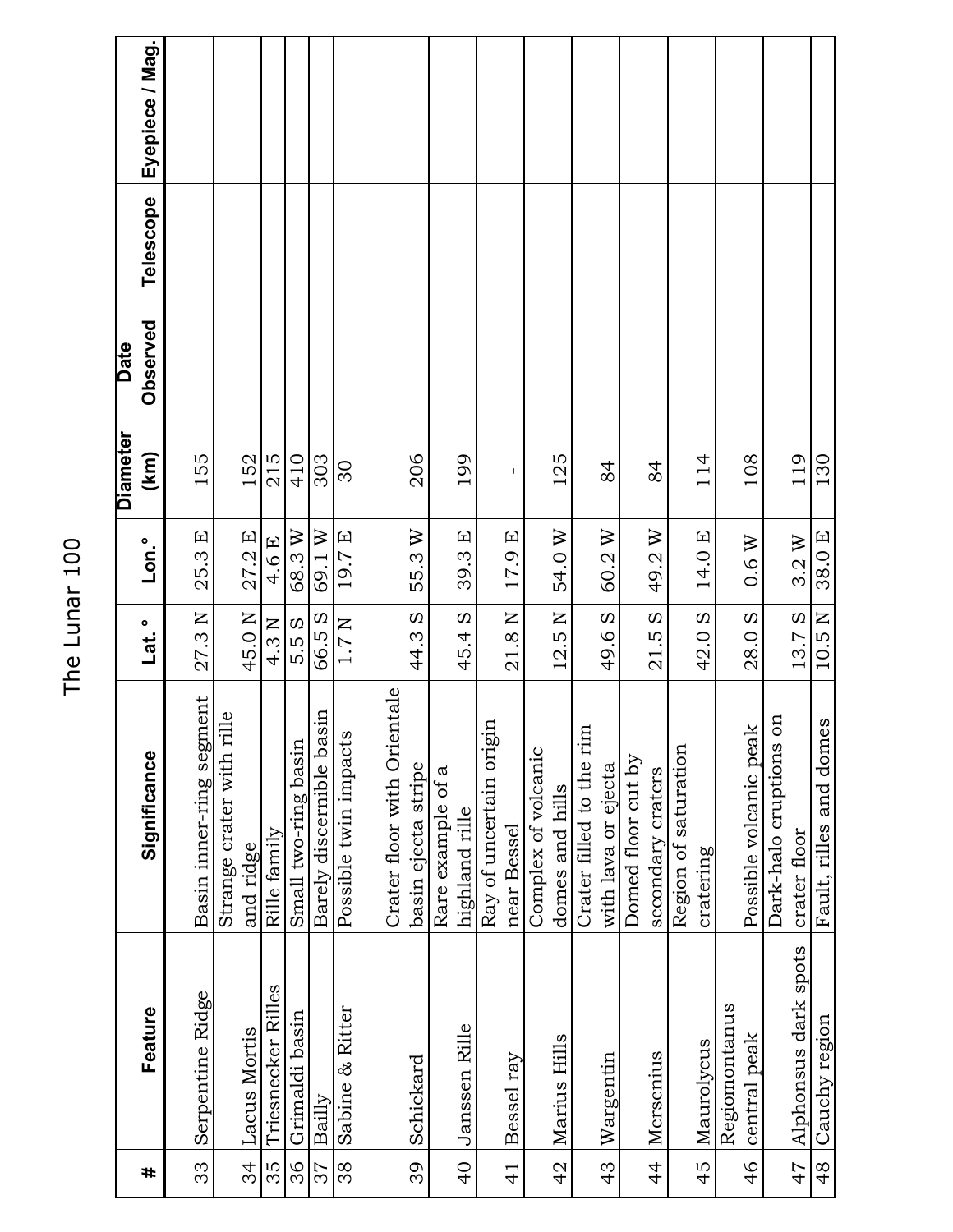#### Eyepiece / Mag. **Observed Telescope Eyepiece / Mag.** Telescope Observed **Date Diameter Diameter (km)** 335 106 240 132  $45$  $\frac{1}{4}$ 20 53 Lamont Possible buried basin 4.4 N 23.7 E 106 Humorum basin  $24.5 S$  |  $29.0 W$  |  $240$ 69 basin  $|49.8$  S  $|84.5$  E  $|$  132 **DZ** 68 basin  $56.0 S$  45.0 W 335 04  $14$ 34  $13$ with viscous lavas  $36.3$  N | 40.0 W | 20 uncertain origin 14.0 N | 15.1 E | 14 impacts  $|11.1 S| 6.6 W$  34 52 | Cruger Possible volcanic caldera  $\parallel$  16.7 S  $\parallel$  66.8 W  $\parallel$  45 plains  $\boxed{51.0 S \mid 19.1 E \mid 69}$ magnetic anomaly  $|7.7 \text{ N} | 59.2 \text{ W} | 70$ chain  $72.5 S$   $51.5 E$  68 60 Kies Pi  $\blacksquare$  Volcanic dome  $26.9$  S  $24.2$  W  $\blacksquare$  45 middle of lunar near side  $\mid$  3.2 S  $\mid$  5.2 W  $\mid$  13 62 Rumker Hills Large volcanic dome  $|40.8 \text{ N} |58.1 \text{ W}|$  70 63 Imbrium sculpture Basin ejecta 11.0 N 12.0 E - $\frac{5.2 \text{ W}}{58.1 \text{ W}}$  $51.5E$ 45.0 W 40.0 W 66.8 W 29.0 W 59.2 W 24.2W  $Lon.<sup>°</sup>$ 15.1 E 23.7 E 19.1 E 84.5 E 12.0 E 6.6 W **# Feature Significance Lat. ° Lon.°** 56.0 S 16.7 S 24.5 S  $51.0S$ 40.8 N 11.0 N Lat. ° 36.3N 4.0 N 11.1 S 49.8 S  $7.7$   $\rm N$  $72.5S$  $3.2S$ 4.4 N Badly degraded overlooked Badly degraded overlooked Result of comet-fragment Result of comet-fragment Unusually smooth crater middle of lunar near side Possible volcanic caldera Unusually smooth crater Partially flooded ancient Partially flooded ancient Basin secondary-crater Volcanic domes formed Volcanic domes formed Light, smooth plains of Conspicuous swirl and Basin secondary-crater Light, smooth plains of Conspicuous swirl and floor and surrounding floor and surrounding Simple crater close to Simple crater close to Possible buried basin Large volcanic dome Significance Rilles concentric to Rilles concentric to with viscous lavas magnetic anomaly uncertain origin Humorum basin Volcanic dome Basin ejecta impacts plains chain basin basin Gruithuisen Delta & Gruithuisen Delta & Imbrium sculpture Schiller-Zucchius Davy crater chain Schiller-Zucchius 51 Davy crater chain Feature **Hippalus Rilles** Reiner Gamma 54 Hippalus Rilles 57 Reiner Gamma Mare Australe 56 Mare Australe Cayley Plains Rumker Hills 50 Cayley Plains Rheita Valley 58 Rheita Valley Mosting A 61 Mosting A Gamma Gamma Cruger Lamont Kies Pi basin Baco 55 Baco  $56$ 60 53 54 58 59 63 50 55<br>Su  $\overline{6}$ 52 57 49  $\overline{51}$ 62  $#$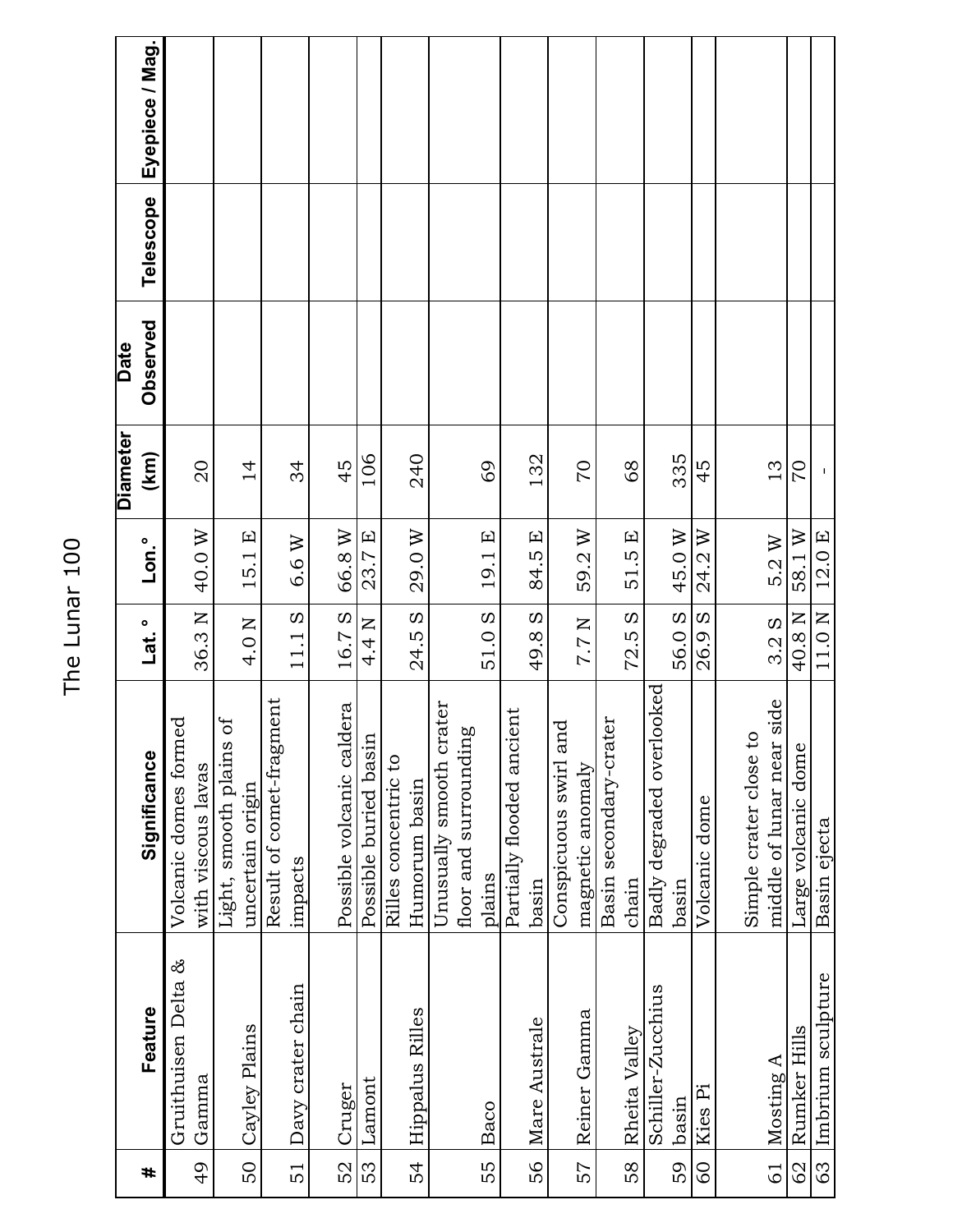#### Eyepiece / Mag. **Observed Telescope Eyepiece / Mag.** Telescope Observed **Date Diameter Diameter (km)** 740 650 164 158 70 Humboldtianum basin Multi-ring impact basin  $\begin{array}{c} |57.0 \text{ N} | 80.0 \text{ E} | 650 \end{array}$  $\frac{1}{2}$ scarp and mare  $\boxed{2.0 \text{ S} \mid 87.0 \text{ E} \mid 740}$ the floor of Ptolemaeus  $8.0 S + 0.8 W + 164$ Imbrium ejecta  $|65.3 \text{ N}|$  3.7 E  $|$  158  $10$ 87 LŊ Hortensius 7.6  $N$  | 27.9  $W$  | 0 of crater  $19.6 \text{ N}$  11.6 E 1 12 floor of Atlas  $46.7$  N |  $44.4$  E |  $87$ ï  $\mathbf{I}$  $\overline{1}$ 4  $\overline{1}$ Pytheas 19.6 N 19.1 W 4 74 Copernicus H Dark-halo impact crater 6.9 N 18.3 W 5 highland volcanism?  $\begin{array}{|l|} \hline \text{11.7 S} & \text{15.7 E} \end{array}$  -15 landing site  $|25.0 \text{ N} | 3.0 \text{ E}$  | Imbrium ejecta 3.6 S 17.5 W landing site  $\begin{array}{c} \n\text{1.3} \\
\text{2.6} \\
\text{3.7} \\
\text{44.0} \\
\end{array}$ 27.9 W  $17.5W$ 44.0W 19.1 W  $11.6E$ 44.4 E 87.0 E  $18.3\ \rm{W}$  $3.7 E$  $Lon.<sup>°</sup>$ 15.7 E  $3.0 E$ 80.0 E  $0.8~\mathrm{W}$ **# Feature Significance Lat. ° Lon.°** 46.7 N 19.6N 19.6N Lat. ° 11.7 S  $7.6$  N 25.0 N  $3.6S$  $3.0S$ 57.0 N  $2.0S$ 6.9 N 8.0 S 65.3 N Explosive volcanic pits on Lava channel near Apollo Explosive volcanic pits on Difficult-to-observe basin Saucerlike depression on Lava channel near Apollo Apollo 14 landing site on Ash eruptions northwest Large crater degraded by Proposed young volcanic Rays and craterlets near Difficult-to-observe basin Saucerlike depression on Large crater degraded by Apollo 14 landing site on Proposed young volcanic Rays and craterlets near Sulpicius Gallus dark Ash eruptions northwest Dark-halo impact crater Humboldtianum basin Multi-ring impact basin the floor of Ptolemaeus Apollo 16 landing site; Apollo 16 landing site; highland volcanism? crater & Surveyor 1 Dome field north of Significance Dome field north of crater & Surveyor 1 scarp and mare 15 landing site Imbrium ejecta Imbrium ejecta Atlas dark-halo craters floor of Atlas landing site Hortensius of crater Pytheas Copernicus secondary Copernicus secondary 72 Atlas dark-halo craters Sulpicius Gallus dark Fra Mauro formation 67 Fra Mauro formation Hortensius domes 65 Hortensius domes Feature Smythii basin Ptolemaeus B 73 Smythii basin 74 Copernicus H 75 Ptolemaeus B Flamsteed P Hadley Rille 68 Flamsteed P 66 Hadley Rille Descartes 64 Descartes W. Bond 76 W. Bond mantle craters  $\frac{1}{66}$ 65 73 76 64 68 75 67  $\overline{C}$  $\overline{2}$ 69 71  $\ddagger$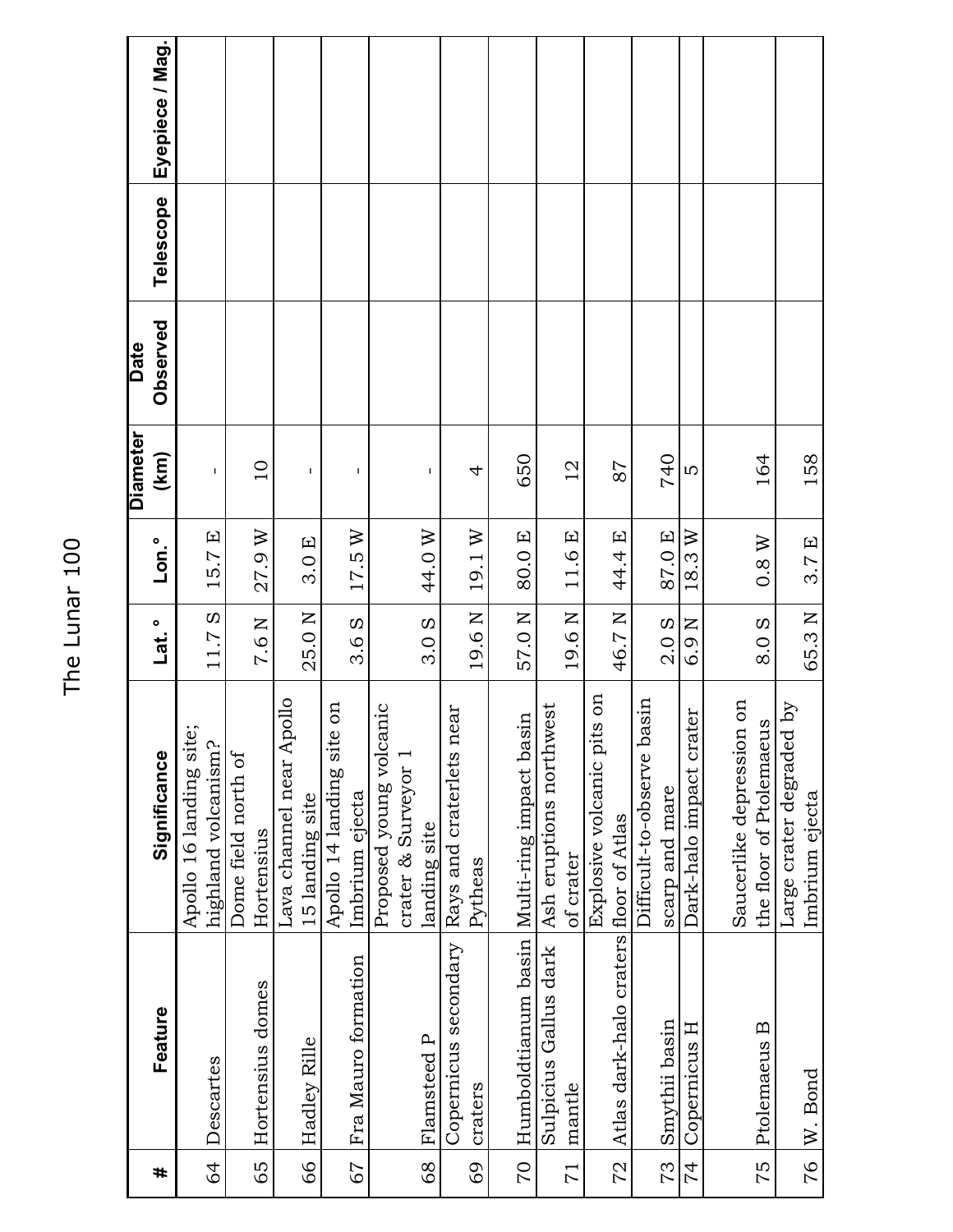|                    |                                                      |                  |                              | <b>Diameter</b> | <b>Date</b> |           |                 |
|--------------------|------------------------------------------------------|------------------|------------------------------|-----------------|-------------|-----------|-----------------|
| Feature            | Significance                                         | Lat. °           | Lon. <sup>°</sup>            | $\mathbf{K}$    | Observed    | Telescope | Eyepiece / Mag. |
|                    | Procellarum basin radial                             |                  |                              |                 |             |           |                 |
| Sirsalis Rille     | rilles                                               | $\omega$<br>15.7 | 61.7W                        | 425             |             |           |                 |
| Lambert R          | Buried ghost crater                                  | 23.8 N           | 20.6 W                       | 54              |             |           |                 |
|                    | Eastern dark-mantle                                  |                  |                              |                 |             |           |                 |
| Sinus Aestuum      | volcanic deposit                                     | 12.0 N           | 3.5W                         | 90              |             |           |                 |
|                    | Youngest large impact                                |                  |                              |                 |             |           |                 |
| Orientale basin    | basin                                                | 19.0 S           | 95.0 W                       | 930             |             |           |                 |
| Hesiodus A         | Concentric crater                                    | $\omega$<br>30.1 | 17.0 W                       | $\frac{5}{1}$   |             |           |                 |
|                    | Small crater once thought                            |                  |                              |                 |             |           |                 |
| Linne              | to have disappeared                                  | 27.7 N           | $11.8 E$                     | $\ddot{a}$      |             |           |                 |
| Plato craterlets   | b <sup>t</sup><br>Crater pits at limits<br>detection | 51.6 N           | 9.4 W                        | 109             |             |           |                 |
|                    |                                                      |                  |                              |                 |             |           |                 |
|                    | Crater with concentric                               |                  |                              |                 |             |           |                 |
| Pitatus            | rilles                                               | $\Omega$<br>29.8 | 13.5W                        | 97              |             |           |                 |
| Langrenus rays     | Aged ray system                                      | 8.9 S            | $\mathbf{E}$<br>60.9         | 132             |             |           |                 |
|                    | Rille system near the                                |                  |                              |                 |             |           |                 |
| Prinz Rilles       | crater Prinz                                         | 27.0 N           | 43.0 W                       | 46              |             |           |                 |
|                    | Crater with central peaks                            |                  |                              |                 |             |           |                 |
| Humboldt           | and dark spots                                       | 27.0 S           | $\boxed{\mathbf{L}}$<br>80.9 | 189             |             |           |                 |
|                    | Difficult-to-observe polar                           |                  |                              |                 |             |           |                 |
| Peary              | crater                                               | 88.6 N           | $\boxed{\mathbf{r}}$<br>95.3 | 104             |             |           |                 |
| Valentine Dome     | Volcanic dome                                        | 30.5 N           | $\boxed{1}$<br>10.1          | 30              |             |           |                 |
| Armstrong, Aldrin, | Small craters near the                               |                  |                              |                 |             |           |                 |
| Collins            | Apollo 11 landing site                               | 1.3 <sub>N</sub> | 23.7 E                       | $\infty$        |             |           |                 |
| De Gasparis Rilles | Area with many rilles                                | $\omega$<br>25.9 | 50.7 W                       | $\infty$        |             |           |                 |
|                    | radial<br>Part of the Imbrium                        |                  |                              |                 |             |           |                 |
| Gylden Valley      | sculpture                                            | 5.1S             | 0.7 E                        | 47              |             |           |                 |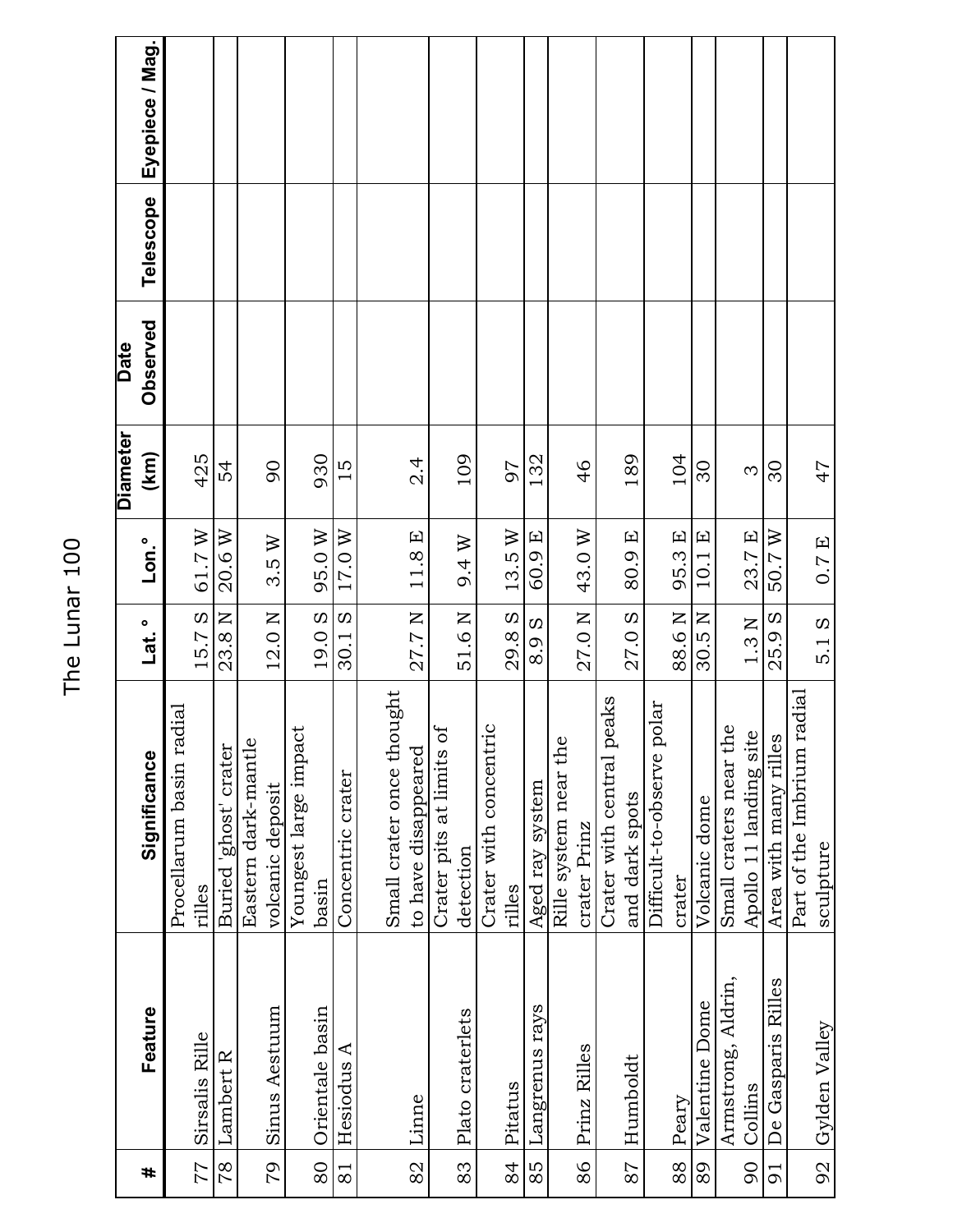Eyepiece / Mag. **Observed Telescope Eyepiece / Mag.** Telescope Observed **Date Diameter Diameter** 3,200 **(km)** 149 95 Procellarum basin Moon's biggest basin? 23.0 N 15.0 W 3,200 140  $18$ crater  $[79.3 \ S \ 149$ 97 Inghirami Valley Orientale basin ejecta 44.0 S 73.0 W 140 rays  $|2.8 \text{ N} | 17.3 \text{ E} | 18$  $\infty$  $\overline{1}$  $\overline{1}$  $\overline{1}$ caldera  $18.6$  N  $\mid\,$  5.3 E  $\mid\,$  3 basin 85.0 S 30.0 E | 98 Imbrium lava flows Mare lava-flow boundaries 32.8 N 22.0 W deposits  $18.5$  N  $88.0$  E  $\vert$ 84.9 W  $17.3 E$  $15.0\ \rm{W}$  $22.0W$ 30.0 E 73.0 W  $5.3 E$  $Lon.<sup>°</sup>$ 88.0 E **# Feature Significance Lat. ° Lon.°**  $23.0 N$ 79.3 S 85.0 S 44.0 S 32.8 N 18.5N Lat. ° 18.6N  $2.8<sub>N</sub>$ Mare lava-flow boundaries Rim of South Pole-Aitken D-shaped young volcanic D-shaped young volcanic Rim of South Pole-Aitken Large South Pole-region Large South Pole-region Unusual and rare dark Possible magnetic-field Unusual and rare dark Possible magnetic-field Moon's biggest basin? Orientale basin ejecta Significance deposits caldera crater basin rays 100 Mare Marginis swirls 100 Mare Marginis swirls 96 Leibnitz Mountains Imbrium lava flows 96 Leibnitz Mountains 95 Procellarum basin 97 Inghirami Valley Feature Dionysius rays 93 Dionysius rays 99 Ina caldera 99 Ina caldera 94 Drygalski 94 Drygalski 98 93  $\ddot{}$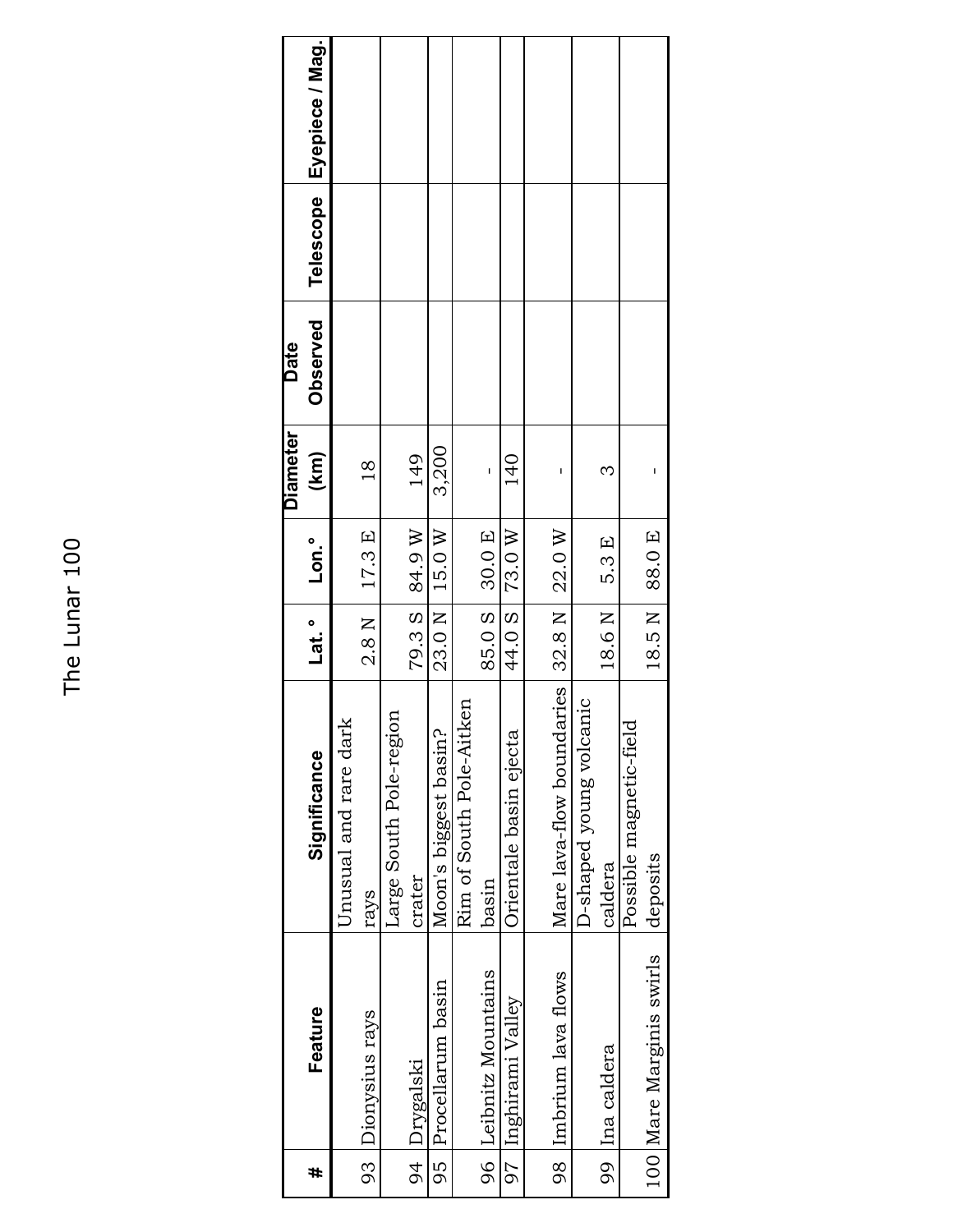| Day 2             |                                        |
|-------------------|----------------------------------------|
| $\mathbf{2}$      | Earthshine                             |
| 10                | <b>Mare Crisium</b>                    |
| 16                | <b>Petavius</b>                        |
| 56                | <b>Mare Australe</b>                   |
| 70                | Humboltianum Basin (Mare Humboltianum) |
| 73                | Mare Smythii                           |
| 85                | Langrenus rays                         |
| 87                | Humboldt                               |
| 100               | <b>Mare Marginis swirls</b>            |
| Day 3             |                                        |
| 58                | <b>Rheita Valley (Vallis Rheita)</b>   |
| Day 4             |                                        |
| $12 \overline{ }$ | <b>Proclus</b>                         |
| 25                | Messier & Messier A                    |
| 31                | <b>Taruntius</b>                       |
| 40                | Janssen Rille (Rima Janssen)           |
| 48                | Cauchy region                          |
| 72                | Atlas dark halo craters                |
| Day 5             |                                        |
| 7                 | Altai Scarp (Rupes Altai)              |
| 8                 | Theophilus, Cyrillus, Catherina        |
| 18                | Mare Serenitatus dark edges            |
| 20                | <b>Posidonius</b>                      |
| 21                | Fracastorius                           |
| 26                | <b>Mare Frigoris</b>                   |
| 32                | Arago Alpha & Beta                     |
| 33                | Serpentine Ridge (Dorsa Smirnov)       |
| 34                | <b>Lacus Mortis</b>                    |
| 38                | <b>Ritter &amp; Sabine</b>             |
| 53                | Lamont                                 |
| 55                | <b>Baco</b>                            |
| 90                | Armstrong, Aldrin, Collins             |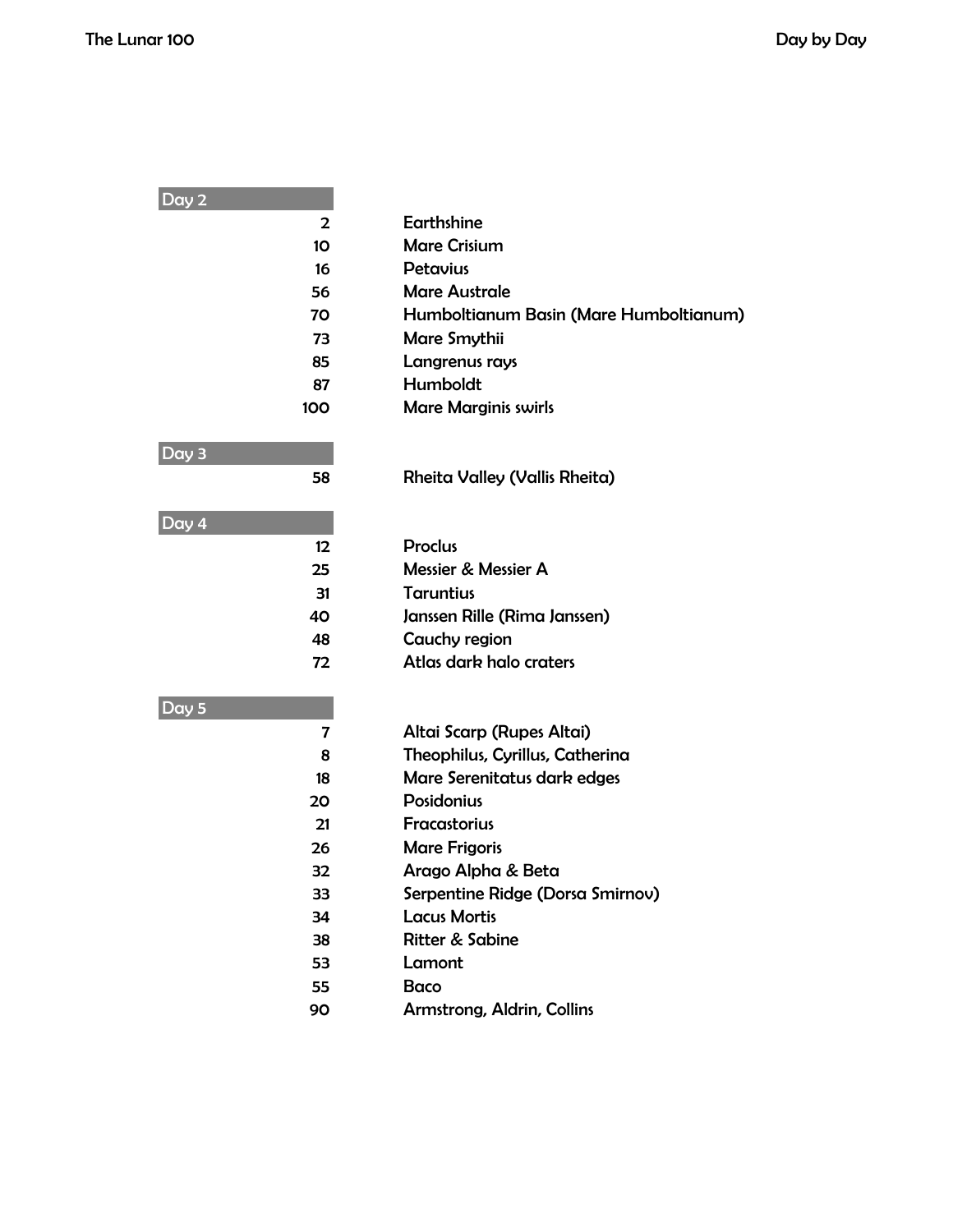| Day 6       |                                       |
|-------------|---------------------------------------|
| 24          | Hyginus Rille (Rima Hyginus)          |
| 28          | <b>Hipparchus</b>                     |
| 29          | Ariadaeus Rille (Rima Ariadaeus)      |
| 35          | Triesnecker Rille (Rimae Triesnecker) |
| 41          | Bessel ray                            |
| 45          | <b>Maurolycus</b>                     |
| 50          | <b>Cayley Plains</b>                  |
| 63          | Imbrium sculpture                     |
| 64          | Descarte                              |
| 71          | <b>Sulpicus Gallus</b>                |
| 82          | Linne                                 |
| 89          | <b>Valentine dome</b>                 |
| 93          | Dionysius rays                        |
|             |                                       |
| Day 7       |                                       |
| 4           | <b>Apennines (Montes Apenninus)</b>   |
| 19          | <b>Alpine Valley (Vallis Alpes)</b>   |
| 27          | <b>Archimedes</b>                     |
| 46          | Regiomontanus central peak            |
| 66          | Hadley Rille (Rima Hadley)            |
| 75          | Ptolemaeus B                          |
| 76          | W. Bond                               |
| 88          | Peary                                 |
| 92          | <b>Gylden Valley</b>                  |
|             |                                       |
| Day 8<br>15 | <b>Straight Wall (Rupes Recta)</b>    |
|             | <b>Alphonsus</b>                      |
| 47<br>51    | Davy crater chain                     |
| 61          | <b>Mosting A</b>                      |
| 79          | <b>Sinus Aestuum</b>                  |
| 83          | Plato craterlets                      |
| 96          | Leibnitz Mountains                    |
| 99          | Ina caldera                           |
|             |                                       |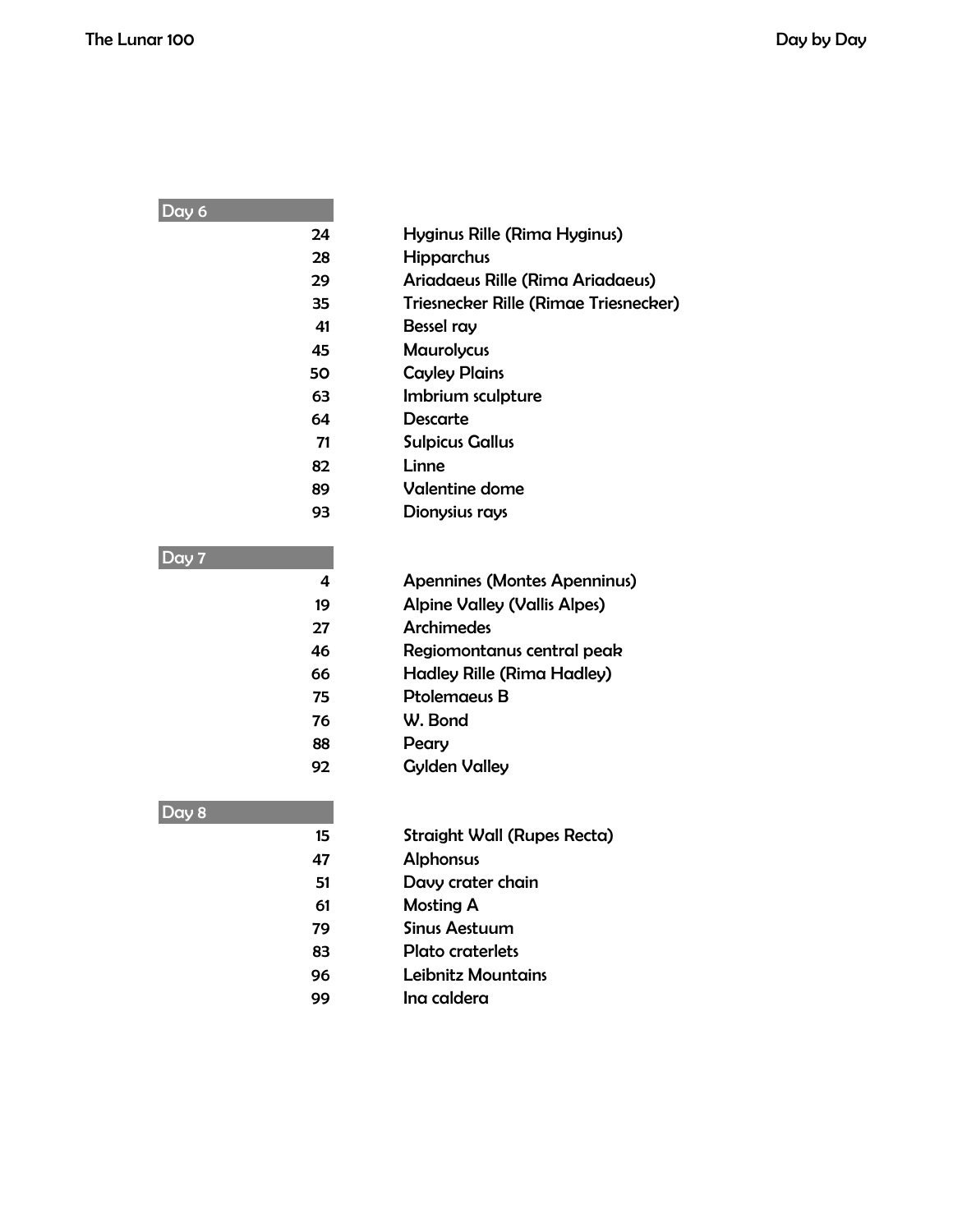### The Lunar 100 Day by Day by Day by Day by Day by Day by Day by Day by Day by Day by Day by Day by Day by Day by Day by Day by Day by Day by Day by Day by Day by Day by Day by Day by Day by Day by Day by Day by Day by Day b

| Day 9         |                                          |
|---------------|------------------------------------------|
| 5             | Copernicus                               |
| 6             | Tycho                                    |
| 9             | <b>Clavius</b>                           |
| 14            | <b>Sinus Iridum</b>                      |
| 60            | <b>Kies Pi</b>                           |
| 65            | Hortensius dome                          |
| 67            | <b>Fra Mauro formation</b>               |
| 69            | Copernicus secondary craters             |
| 74            | <b>Copernicus H</b>                      |
| 78            | <b>Lambert R</b>                         |
| 81            | <b>Hesiodus A</b>                        |
| 84            | <b>Pitatus</b>                           |
| 94            | Drygalski                                |
|               |                                          |
| Day 10        |                                          |
| 13            | Gassendi                                 |
| 30            | <b>Schiller</b>                          |
| 49            | Griuthuisen Delta & Gamma                |
| 54            | Hippalus Rilles (Rimae Hippalus)         |
| 59            | Schiller-Zucchius basin                  |
| 68            | <b>Flamsteed P</b><br>Imbrium lava flows |
| 98            |                                          |
| Day 11        |                                          |
| 11            | <b>Aristarchus</b>                       |
| 17            | <b>Schroter's Valley</b>                 |
| 22            | <b>Aristarchus Plateau</b>               |
| 39            | <b>Schickard</b>                         |
| 42            | <b>Marius Hills</b>                      |
| 44            | <b>Mersenius</b>                         |
| 57            | <b>Reiner Gamma</b>                      |
| 86            | <b>Prinz Rilles (Rimae Prinz)</b>        |
| 91            | De Gasparis Rilles (Rimae De Gasparis)   |
|               |                                          |
| <b>Day 12</b> |                                          |
| 37            | <b>Bailly</b>                            |
| 43            | Wargentin                                |
| 62            | <b>Rumker Hills (Mons Rumker)</b>        |
| 77            | Sirsalis Rille (Rima Sirsalis)           |
|               |                                          |
| Day 13        |                                          |
|               |                                          |
| 36            | Grimaldi basin                           |
| 52            | Cruger                                   |
| 80            | Orientale Basin (Mare Orientale)         |
| 97            | Inghirami Valley (Vallis Inghirami)      |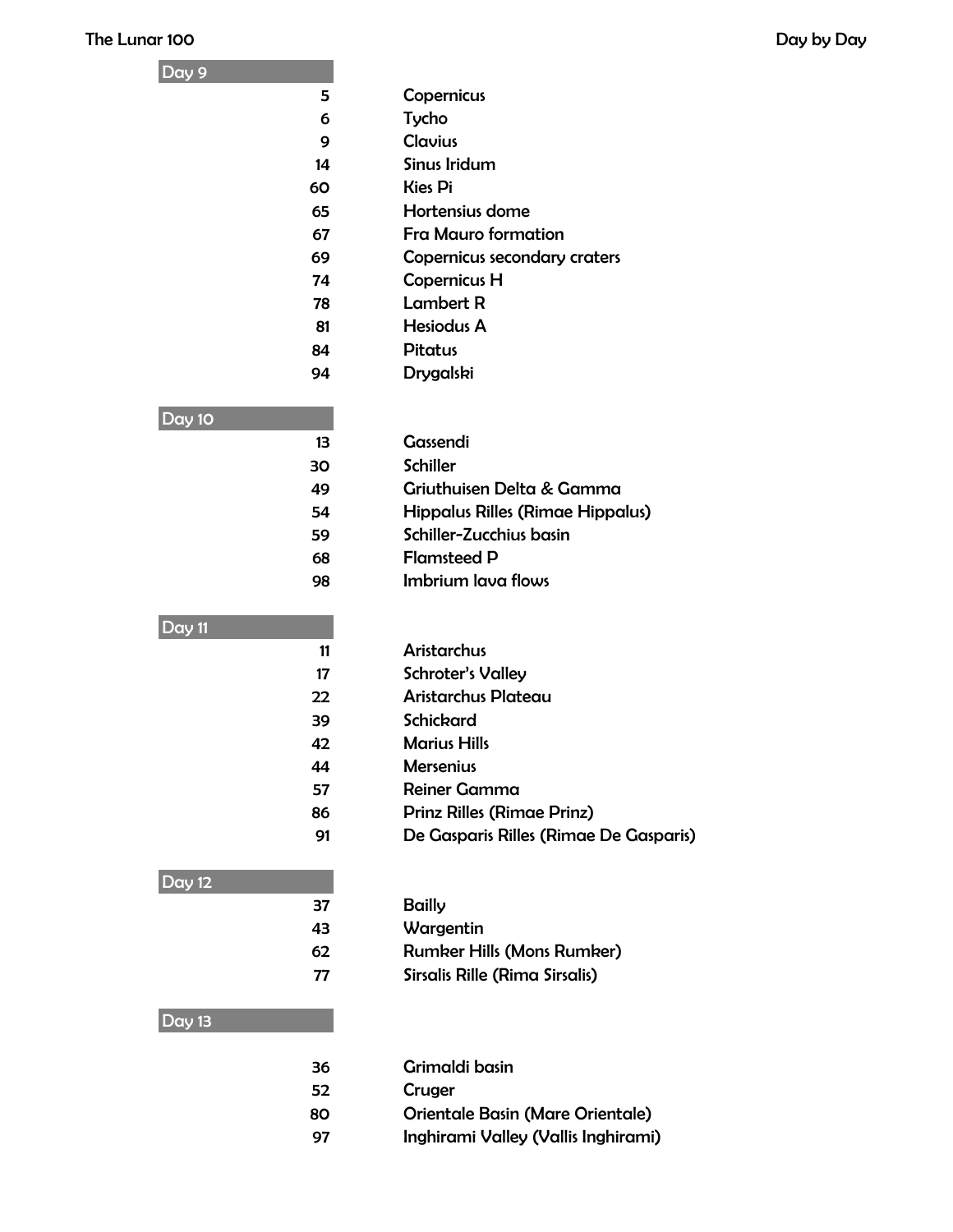## The Lunar 100 Day by Day

| Day 14          |                                      |
|-----------------|--------------------------------------|
| 1               | Moon                                 |
| З               | Mare/highland dichotomy              |
| 95              | <b>Procellarum Basin</b>             |
| Days 15-16-17   |                                      |
| 10 <sup>2</sup> | <b>Mare Crisium</b>                  |
| 12              | <b>Proclus</b>                       |
| 16              | Petavius                             |
| 25              | Messier & Messier A                  |
| 31              | Taruntius                            |
| 40              | Janssen Rille (Rima Janssen)         |
| 56              | <b>Mare Australe</b>                 |
| 58              | <b>Rheita Valley (Vallis Rheita)</b> |
| 70              | Humboldtianum basin                  |
| 72              | Atlas dark-halo crater               |
| 73              | Smythii basin (Mare Smythii)         |
| 85              | Langrenus rays                       |
| 87              | Humbolt                              |
| 100             | <b>Mare Marginis swirls</b>          |
|                 |                                      |
| Days 18-19-20   |                                      |
| 7               | Altai Scarp (Rupes Altai)            |
| 8               | Theophilus, Cyrillus, & Catharina    |
| 18              | Mare Serenitatus dark edges          |
| 20              | <b>Posidonius</b>                    |
| 21              | <b>Fracastorius</b>                  |
| 29              | Ariadeus Rille (Rima Ariadeus)       |
| 32              | Arago Alpha & Beta                   |
| 33              | Serpentine Ridge (Dorsa Smirnov)     |
| 34              | <b>Lacus Mortis</b>                  |
| 38              | Sabine & Ritter                      |
| 41              | Bessel ray                           |
| 45              | <b>Maurolycus</b>                    |
| 48              | Cauchy region                        |
| 50              | Cayley plains                        |
| 53              | Lamont                               |
| 55              | <b>Baco</b>                          |
| 63              | Imbrium sculpture                    |
| 64              | <b>Descarte</b>                      |
| 71              | Sulpicius Gallus dark mantle         |
| n.              | $l$ inner                            |

- 82 Linne
- 89 Valentine dome
- 90 Armstrong, Aldrin, Collins
- 93 Dionysius rays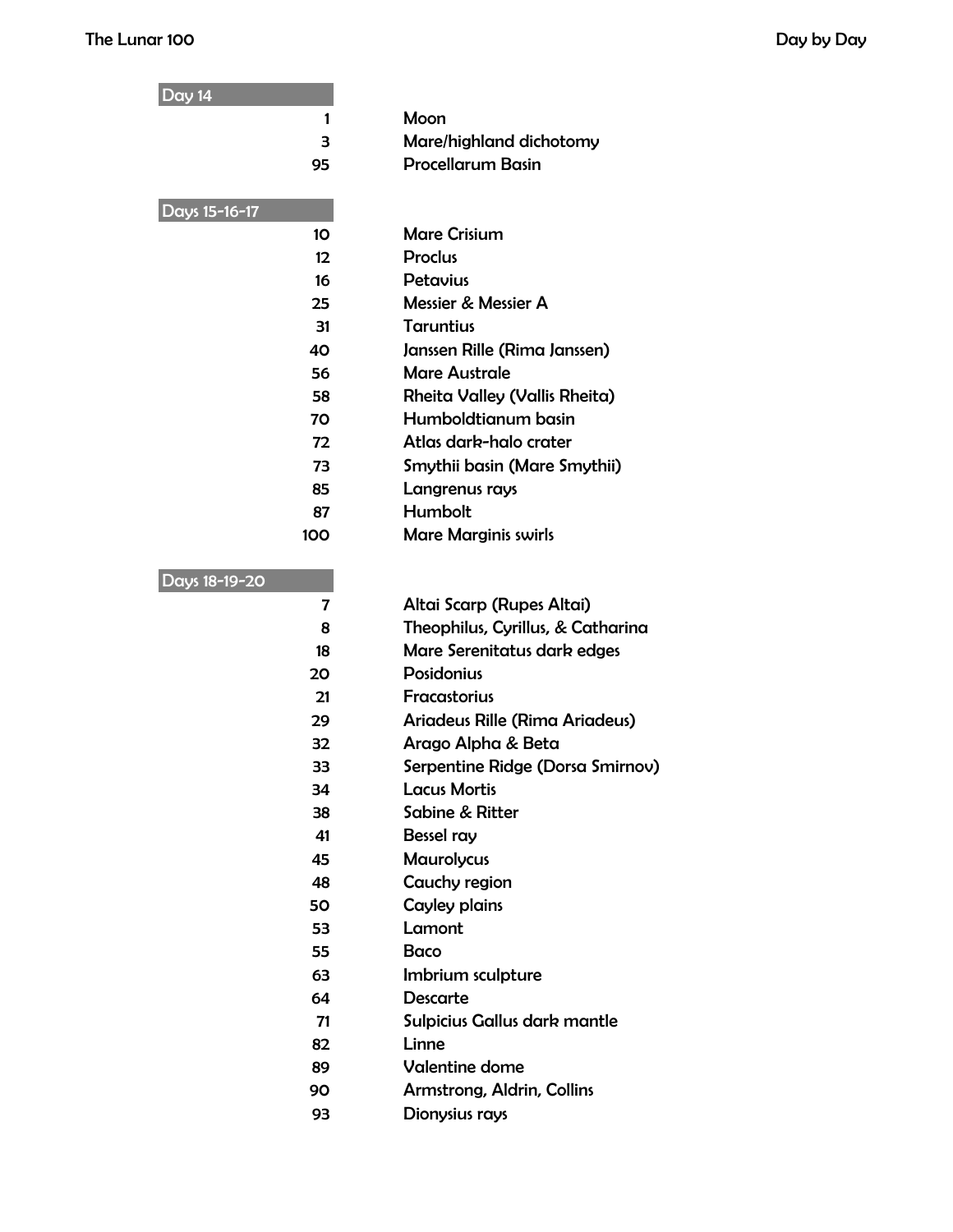Days 21-22

|  |  | <b>Apennines (Montes Apenninus)</b> |
|--|--|-------------------------------------|
|--|--|-------------------------------------|

- 5 Copernicus
- 6 Tycho
- 9 Clavius
- 15 Straight Wall (Rupes Recta)
- 19 Alpine Valley (Vallis Alpes)
- 23 Pico
- 24 Hyginus Rille (Rima Hyginus)
- 26 Mare Frigoris
- 27 Archimedes
- 28 Hipparchus
- 35 Triesnecker Rilles (Rimae Triesnecker)
- 46 Regiomontanus central peak
- 47 Alphonsus dark spots
- 51 Davy crater chain
- 61 Mosting A
- 66 Hadley Rille (Rima Hadley)
- 67 Fra Mauro formation
- 69 Copernicus secondary crater
- 74 Copernicus H
- 75 Ptolemaeus B
- 76 W. Bond
- 78 Lambert R
- 79 Sinus Aestuum
- 81 Hesiodus A
- 83 Plato craterlets
- 84 Pitatus
- 88 Peary
- 92 Gylden Valley
- 94 Drygalski
- 96 Leibnitz Mountains
- 99 Ina Caldera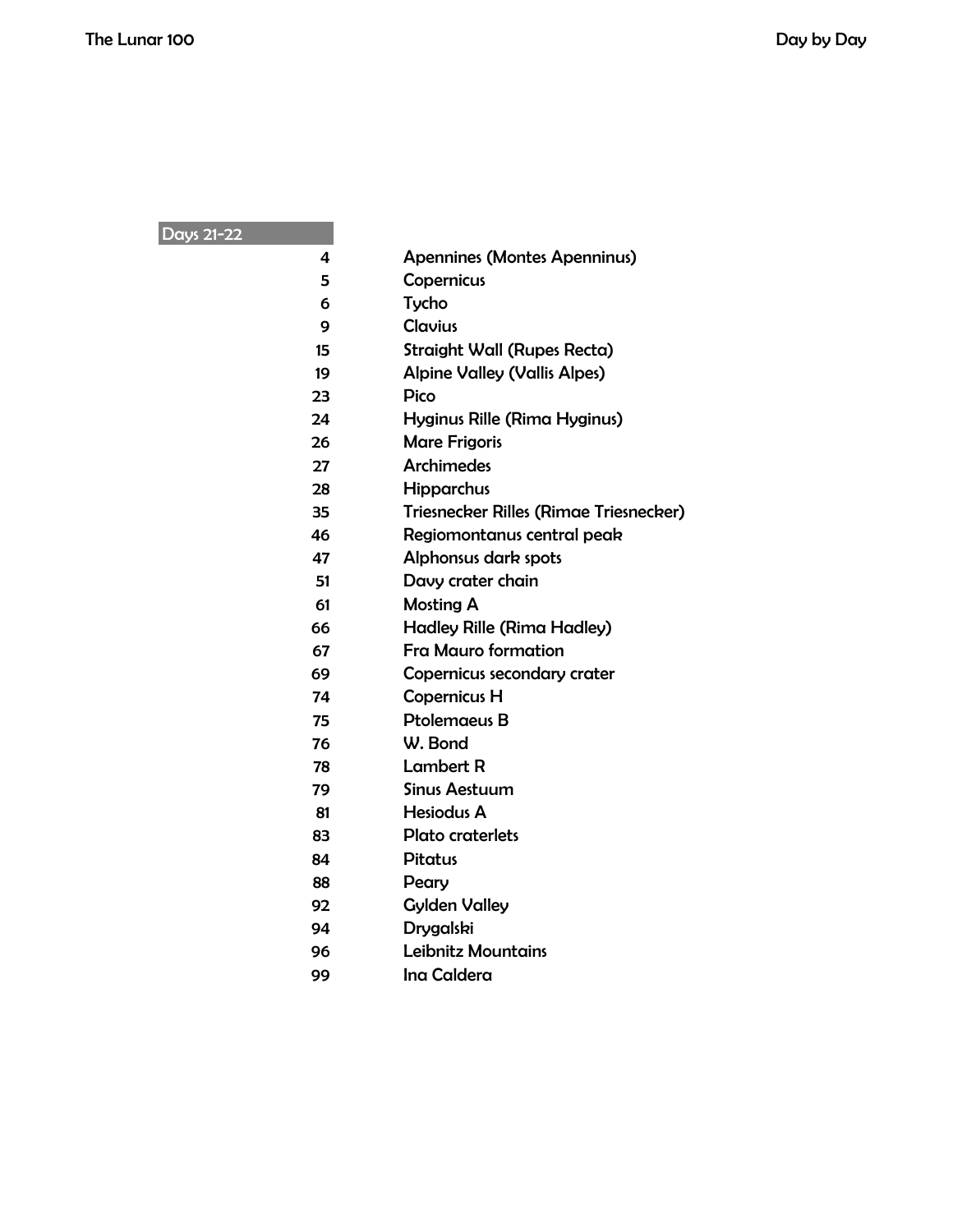## Days 23-24-25

| 13            | Gassendi                               |
|---------------|----------------------------------------|
| 14            | <b>Sinus Iridum</b>                    |
| 30            | <b>Schiller</b>                        |
| 49            | Gruithuisen Delta & Gamma              |
| 54            | Hippalus Rille (Rima Hippalus)         |
| 59            | Schiller-Zucchias basin                |
| 60            | <b>Kies Pi</b>                         |
| 65            | Hortensius domes                       |
| 68            | <b>Flammsteed P</b>                    |
| 98            | Imbrium lava flows                     |
| Days 26-27-28 |                                        |
| 11            | <b>Aristarchus</b>                     |
| 17            | <b>Schroter's Valley</b>               |
| 22            | <b>Aristarchus Plateau</b>             |
| 36            | <b>Grimaldi</b>                        |
| 37            | <b>Bailly</b>                          |
| 39            | <b>Schickard</b>                       |
| 42            | <b>Marius Hills</b>                    |
| 43            | Wargentin                              |
| 44            | <b>Mersenius</b>                       |
| 52            | Cruger                                 |
| 57            | <b>Reiner Gamma</b>                    |
| 62            | <b>Rumker Hills (Mons Rumker)</b>      |
| 77            | <b>Sirsalis Rille (Rima Sirsalis)</b>  |
| 80            | Orientale basin                        |
| 86            | <b>Prinz Rilles (Rimae Prinz)</b>      |
| 91            | De Gasparis Rilles (Rimae De Gasparis) |
| 97            | Inghirami Valley (Vallis Inghirami)    |